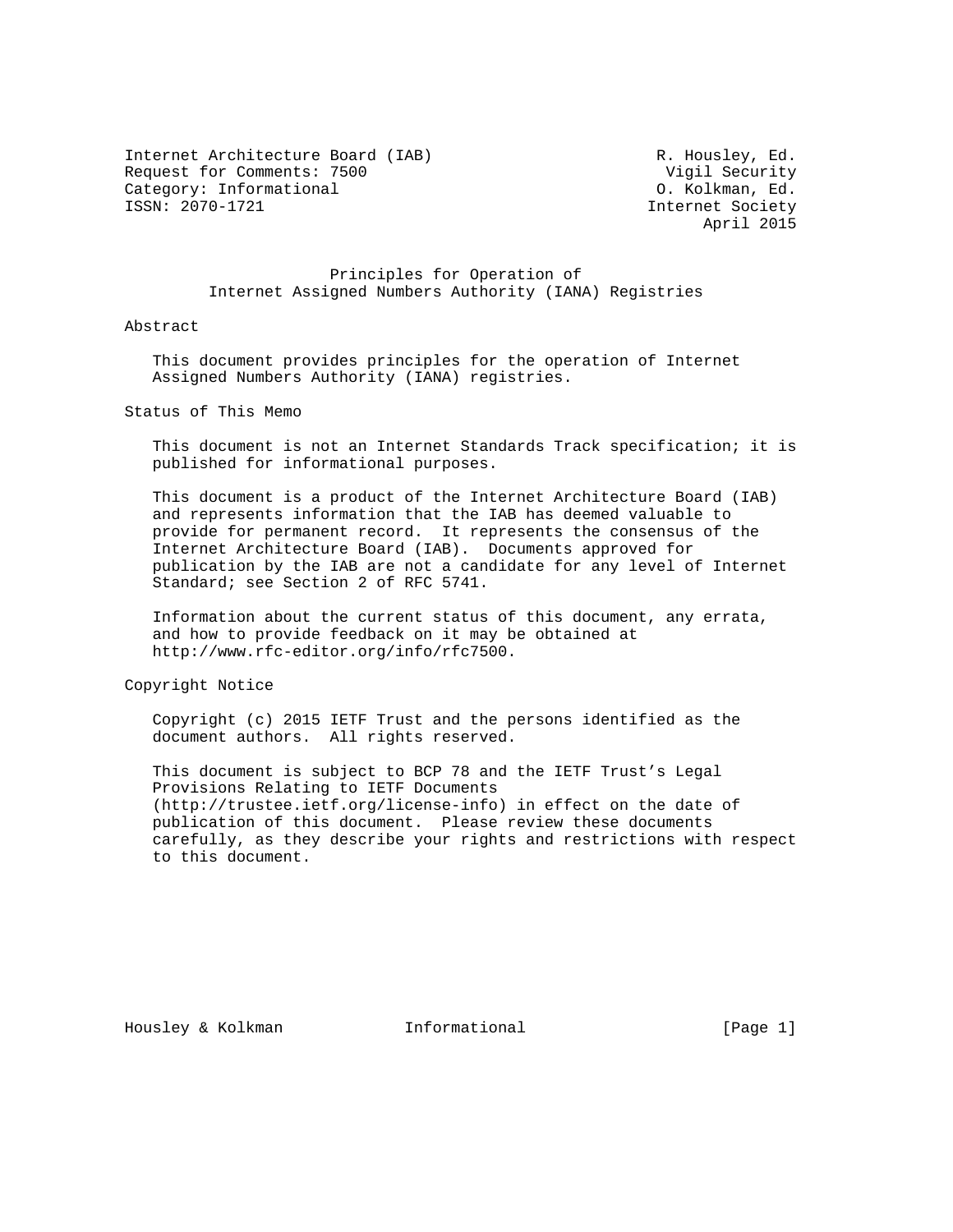Table of Contents

| 2. Principles for the Operation of IANA Registries 3       |  |
|------------------------------------------------------------|--|
|                                                            |  |
| 3.1. Ensuring Uniqueness, Stability, and Predictability  4 |  |
|                                                            |  |
|                                                            |  |
|                                                            |  |
|                                                            |  |
|                                                            |  |
|                                                            |  |
|                                                            |  |
|                                                            |  |

## 1. Introduction

 The Internet Engineering Task Force (IETF) and its predecessors have traditionally separated the publication of protocol specifications in immutable Request for Comments (RFCs) and the registries containing protocol parameters. Traditionally, the registries are maintained by a set of functions known collectively as the Internet Assigned Numbers Authority (IANA). Dating back to the earliest days of the Internet, specification publication and the registry operations were tightly coupled: Jon Postel of the Information Sciences Institute (ISI) of the University of Southern California (USC) was responsible for both RFC publication and IANA registry operation. This tight coupling had advantages, but it was never a requirement. Indeed, today the RFC Editor and IANA registry operation are provided by different entities.

 Internet registries are critical to the operation of the Internet, because they provide a definitive record of the value and meaning of identifiers that protocols use when communicating with each other. Almost every Internet protocol makes use of registries in some form. At the time of writing, the IANA maintains more than two thousand protocol parameter registries.

 Internet registries hold protocol identifiers consisting of constants and other well-known values used by Internet protocols. These values can be numbers, strings, addresses, and so on. They are uniquely assigned for one particular purpose or use. Identifiers can be maintained in a central list (such as a list of cryptographic algorithms) or they can be hierarchically allocated and assigned by separate entities at different points in the hierarchy (such as IP addresses and domain names). To maximize trust and usefulness of the IANA registries, the principles in this document should be taken into consideration for centralized registries as well as hierarchically

Housley & Kolkman Thformational Foundary (Page 2)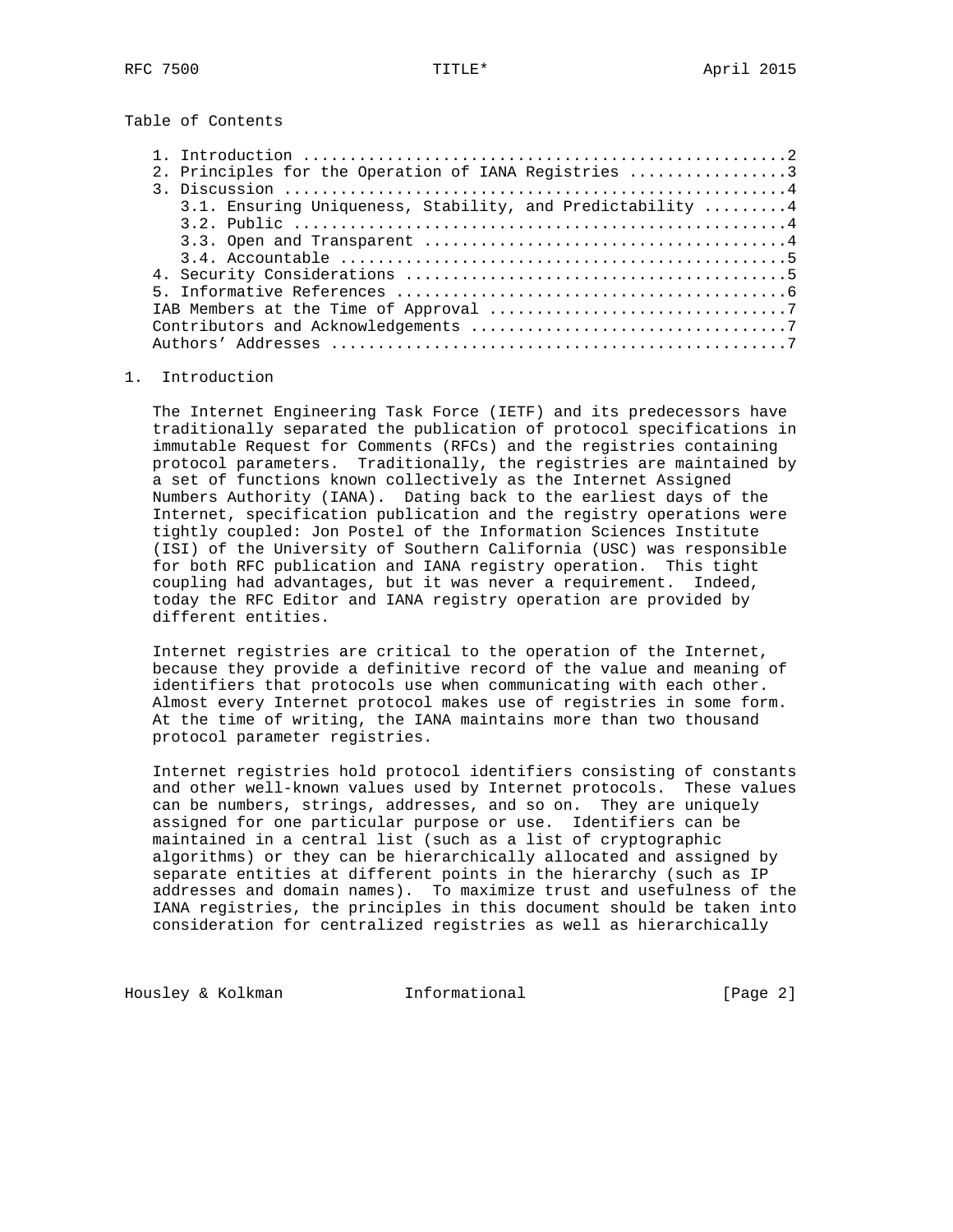delegated registries. In hierarchically delegated registries, entries nearest to top level have broad scope, but lower-level entries have narrow scope. The Internet Architecture Board (IAB) will encourage support for these principles in all delegations of Internet identifiers.

 The registry system is built on trust and mutual cooperation. The use of the registries is voluntary and is not enforced by mandates or certification policies. While the use of registries is voluntary, it is noted that the success of the Internet creates enormous pressure to use Internet protocols and the identifier registries associated with them.

 This document provides principles for the operation of IANA registries, ensuring that protocol identifiers have consistent meanings and interpretations across all implementations and deployments, and thus providing the necessary trust in the IANA registries.

2. Principles for the Operation of IANA Registries

 The following key principles underscore the successful functioning of the IANA registries, and they provide a foundation for trust in those registries:

- Ensure Uniqueness: The same protocol identifier must not be used for more than one purpose.
- Stable: Protocol identifier assignment must be lasting.
- Predictable: The process for making assignments must not include unexpected steps.
- Public: The protocol identifiers must be made available in well known locations in a manner that makes them freely available to everyone.
- Open: The process that sets the policy for protocol identifier assignment and registration must be open to all interested parties.
- Transparent: The protocol registries and their associated policies should be developed in a transparent manner.
- Accountable: Registry policy development and registry operations need to be accountable to the affected community.

Housley & Kolkman **Informational** [Page 3]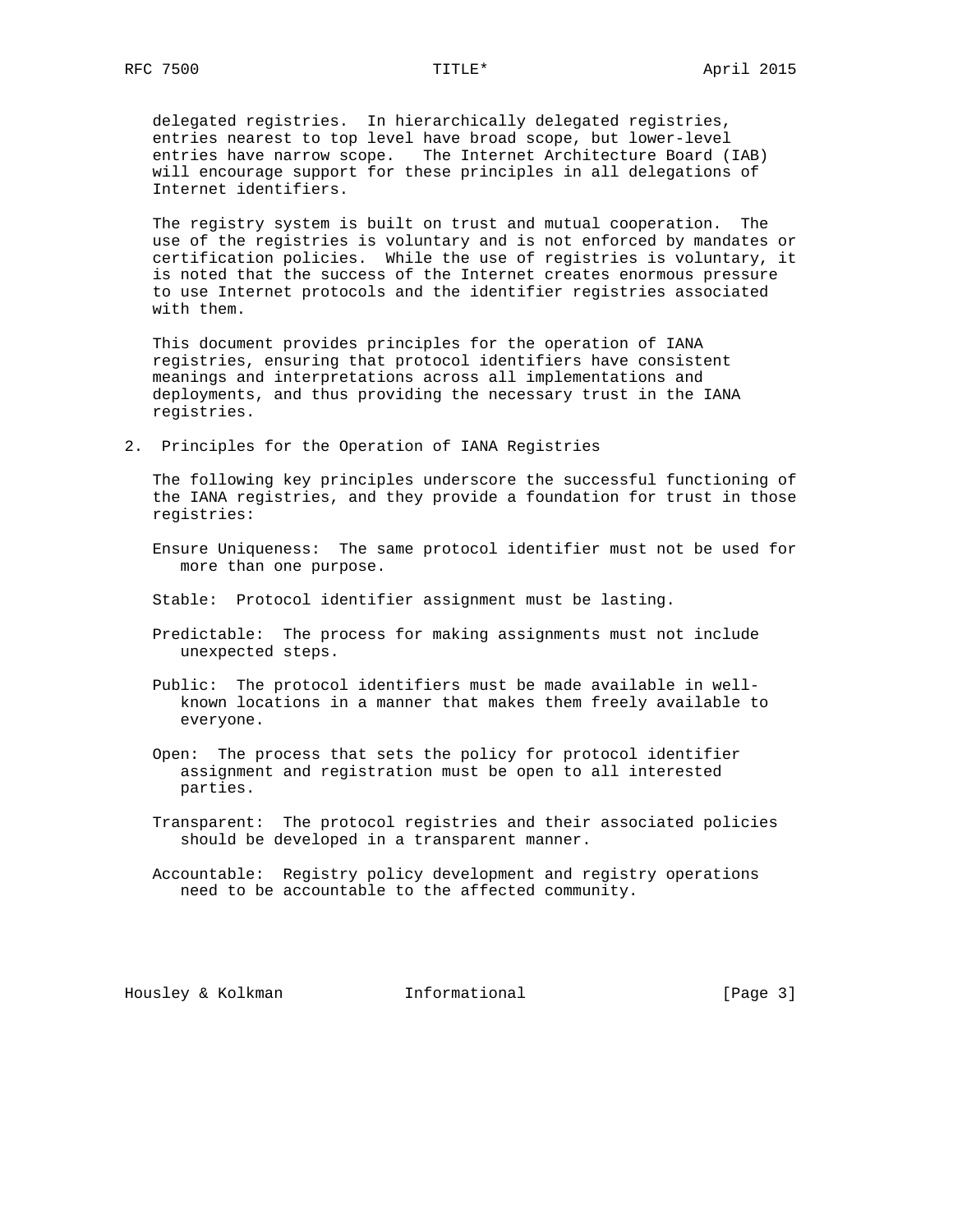3. Discussion

 The principles discussed in Section 2 provide trust and confidence in the IANA registries. This section expands on these principles.

3.1. Ensuring Uniqueness, Stability, and Predictability

 Protocol identifier assignment and registration must be unique, stable, and predictable. Developers, vendors, customers, and users depend on the registries for unique protocol identifiers that are assigned in a stable and predictable manner.

 A protocol identifier may only be reassigned for a different purpose after due consideration of the impact of such a reassignment, and if possible, with the consent of the original assignee.

 Recognizing that some assignments involve judgment, such as those involving a designated expert [RFC5226], a predictable process does not require completion in a predetermined number of days. Rather, it means that no unexpected steps are introduced in the process of making an assignment.

3.2. Public

 Once assigned, the protocol identifiers must be made available in a manner that makes them freely available to everyone without restrictions. The use of a consistent publication location builds confidence in the registry. This does not mean that the publication location can never change, but it does mean that it must change infrequently and only after adequate prior notice.

3.3. Open and Transparent

 The process that sets the policy for protocol identifier assignment and registration must be open to all interested parties and operate in a transparent manner.

 When a registry is established, a policy is set for the addition of new entries and the updating of existing entries. While making additions and modifications, the registry operator may expose instances where policies lack clarity. When this occurs, the registry operator should provide helpful feedback to allow those policies to be improved. In addition, the registry operator not being involved in establishing registry policy avoids the risks associated with (perceptions of) favoritism and unfairness.

Housley & Kolkman **Informational** [Page 4]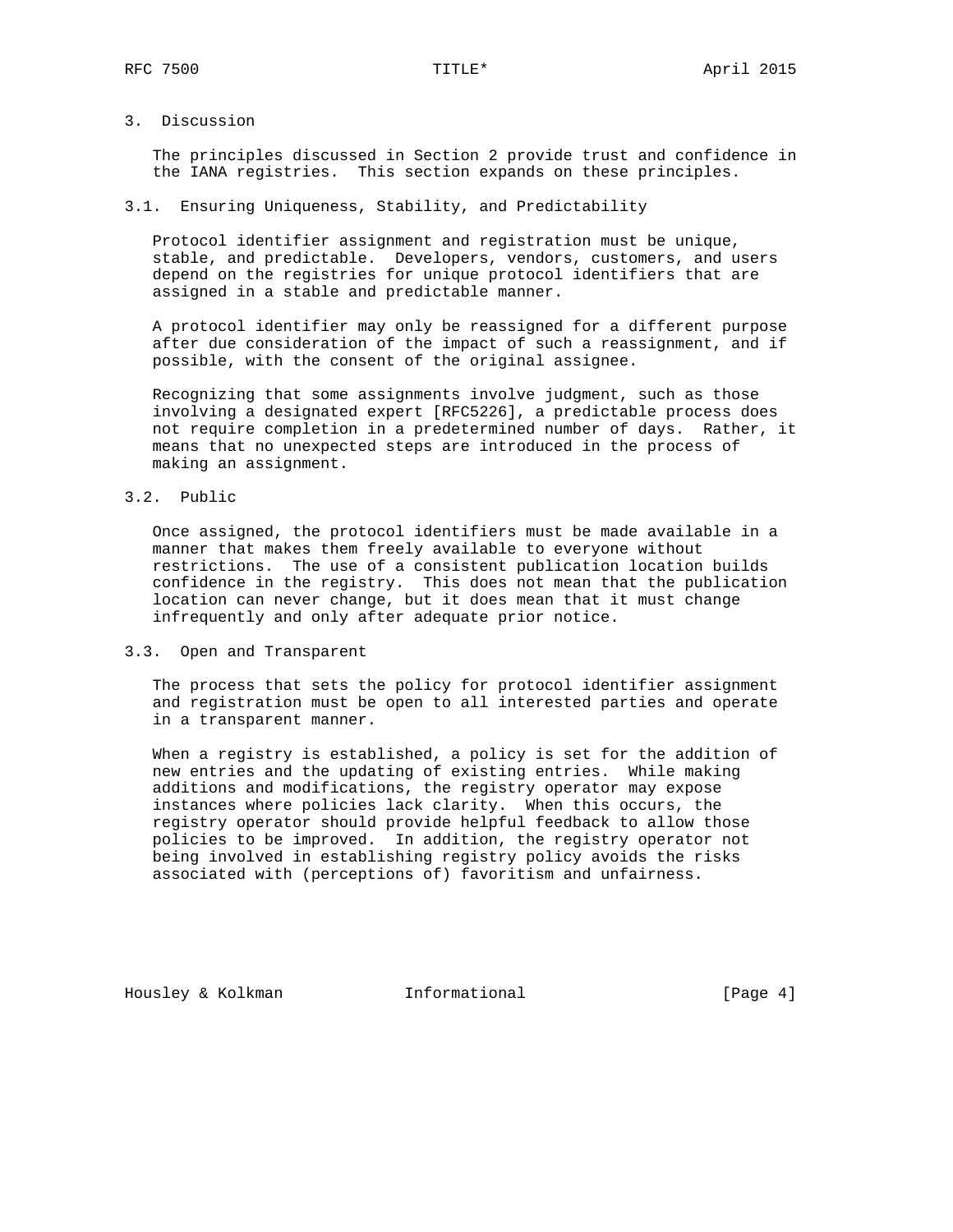Recognizing that some assignments involve judgment, such as those involving a designated expert [RFC5226], the recommendations by designated experts must be visible to the public to the maximum extent possible and subject to challenge or appeal.

# 3.4. Accountable

 The process that sets the policy for IANA registries and the operation of the registries must be accountable to the parties that rely on the protocol identifiers. Oversight is needed to ensure these are properly serving the affected community.

 In practice, accountability mechanisms for the registry operator may be defined by contract, memoranda of understanding, or service level agreements (SLAs). An oversight body uses these mechanisms to ensure that the registry operator is meeting the needs of the affected community. The oversight body is held accountable to the affected community by vastly different mechanisms, for instance recall and appeal processes.

 For protocol parameters [RFC6220], the general oversight of the IANA function is performed by the IAB as a chartered responsibility from [RFC2850]. In addition, the IETF Administrative Oversight Committee (IAOC), a body responsible for IETF administrative and financial matters [BCP101], maintains an SLA with the current registry operator, the Internet Corporation for Assigned names and Numbers (ICANN), thereby specifying the operational requirements with respect to the coordination, maintenance, and publication of the protocol parameter registries. Both the IAB and the IAOC are accountable to the larger Internet community and are being held accountable through the IETF Nomcom process [BCP10].

 For the Internet Number Registries [RFC7249], oversight is performed by the Regional Internet Registries (RIRs) as described RFC 7020 [RFC7020]. The RIRs are member-based organizations, and they are accountable to the affected community by elected governance boards. Furthermore, per agreement between the RIRs and ICANN, the policy development for the global IANA number registries is coordinated by a community-elected number council and subject to process review before ratification by the ICANN Board of Trustees [ASOMOU].

4. Security Considerations

 Internet Registries are critical to elements of Internet security. The principles described in this document are necessary for the Internet community to place trust in the IANA registries.

Housley & Kolkman **Informational** [Page 5]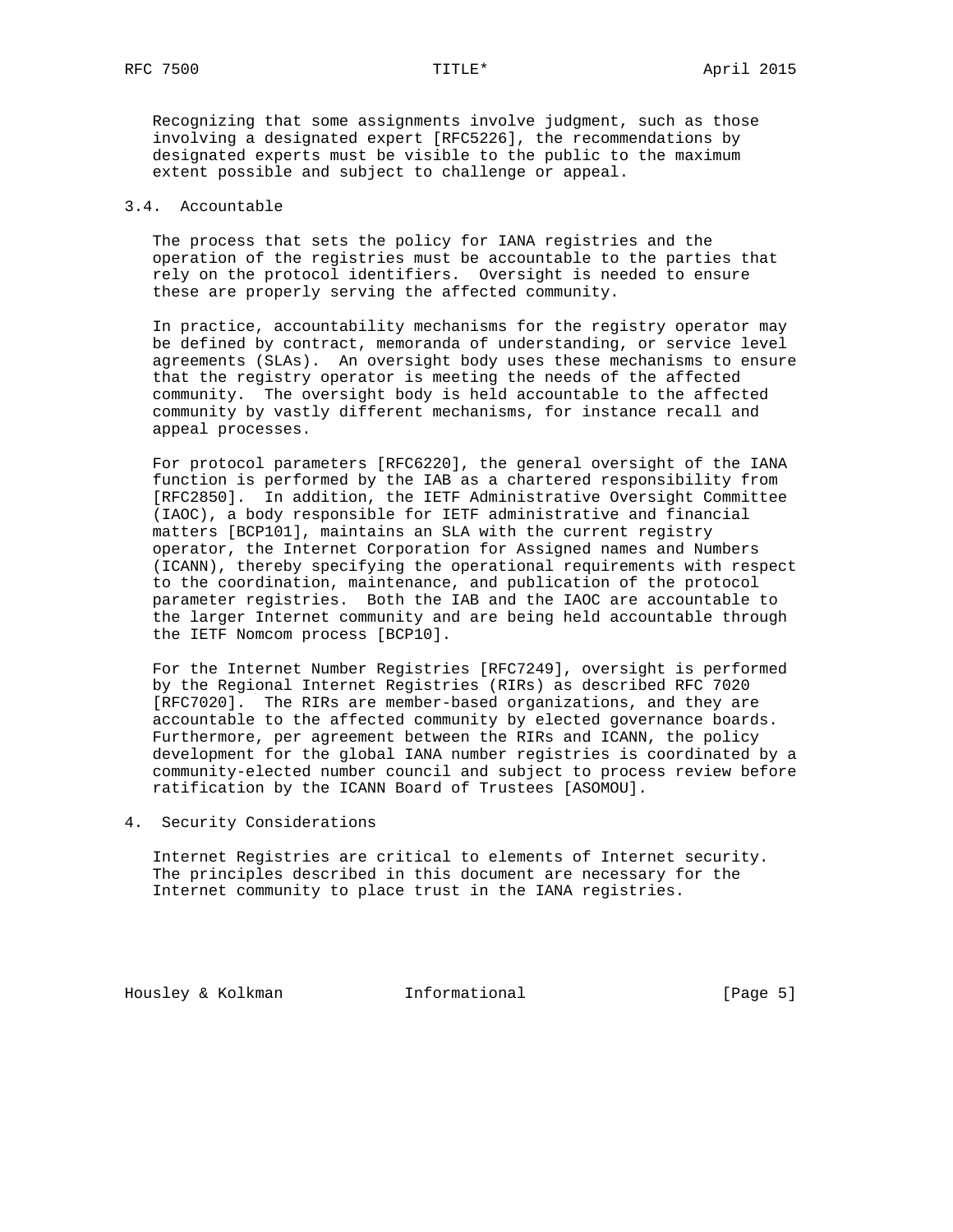- 5. Informative References
	- [ASOMOU] ICANN, "ICANN Address Supporting Organization (ASO) MoU", October 2004, <http://archive.icann.org/en/aso/aso-mou-29oct04.htm>.
	- [BCP10] Kucherawy, M., Ed., "IAB, IESG, and IAOC Selection, Confirmation, and Recall Process: Operation of the Nominating and Recall Committees", BCP 10, RFC 7437, January 2015, <http://www.rfc-editor.org/info/bcp10>.
	- [BCP101] Austein, R., Ed., and B. Wijnen, Ed., "Structure of the IETF Administrative Support Activity (IASA)", BCP 101, RFC 4071, April 2005.

 Carpenter, B., Ed., and L. Lynch, Ed., "BCP 101 Update for IPR Trust", BCP 101, RFC 4371, January 2006.

<http://www.rfc-editor.org/info/bcp101>

- [RFC2850] Internet Architecture Board and B. Carpenter, Ed., "Charter of the Internet Architecture Board (IAB)", BCP 39, RFC 2850, May 2000, <http://www.rfc-editor.org/info/rfc2850>.
- [RFC2860] Carpenter, B., Baker, F., and M. Roberts, "Memorandum of Understanding Concerning the Technical Work of the Internet Assigned Numbers Authority", RFC 2860, June 2000, <http://www.rfc-editor.org/info/rfc2860>.
- [RFC5226] Narten, T. and H. Alvestrand, "Guidelines for Writing an IANA Considerations Section in RFCs", BCP 26, RFC 5226, May 2008, <http://www.rfc-editor.org/info/rfc5226>.
- [RFC6220] McPherson, D., Ed., Kolkman, O., Ed., Klensin, J., Ed., Huston, G., Ed., and Internet Architecture Board, "Defining the Role and Function of IETF Protocol Parameter Registry Operators", RFC 6220, April 2011, <http://www.rfc-editor.org/info/rfc6220>.
- [RFC7020] Housley, R., Curran, J., Huston, G., and D. Conrad, "The Internet Numbers Registry System", RFC 7020, August 2013, <http://www.rfc-editor.org/info/rfc7020>.
- [RFC7249] Housley, R., "Internet Numbers Registries", RFC 7249, May 2014, <http://www.rfc-editor.org/info/rfc7249>.

Housley & Kolkman Thformational Fournal [Page 6]